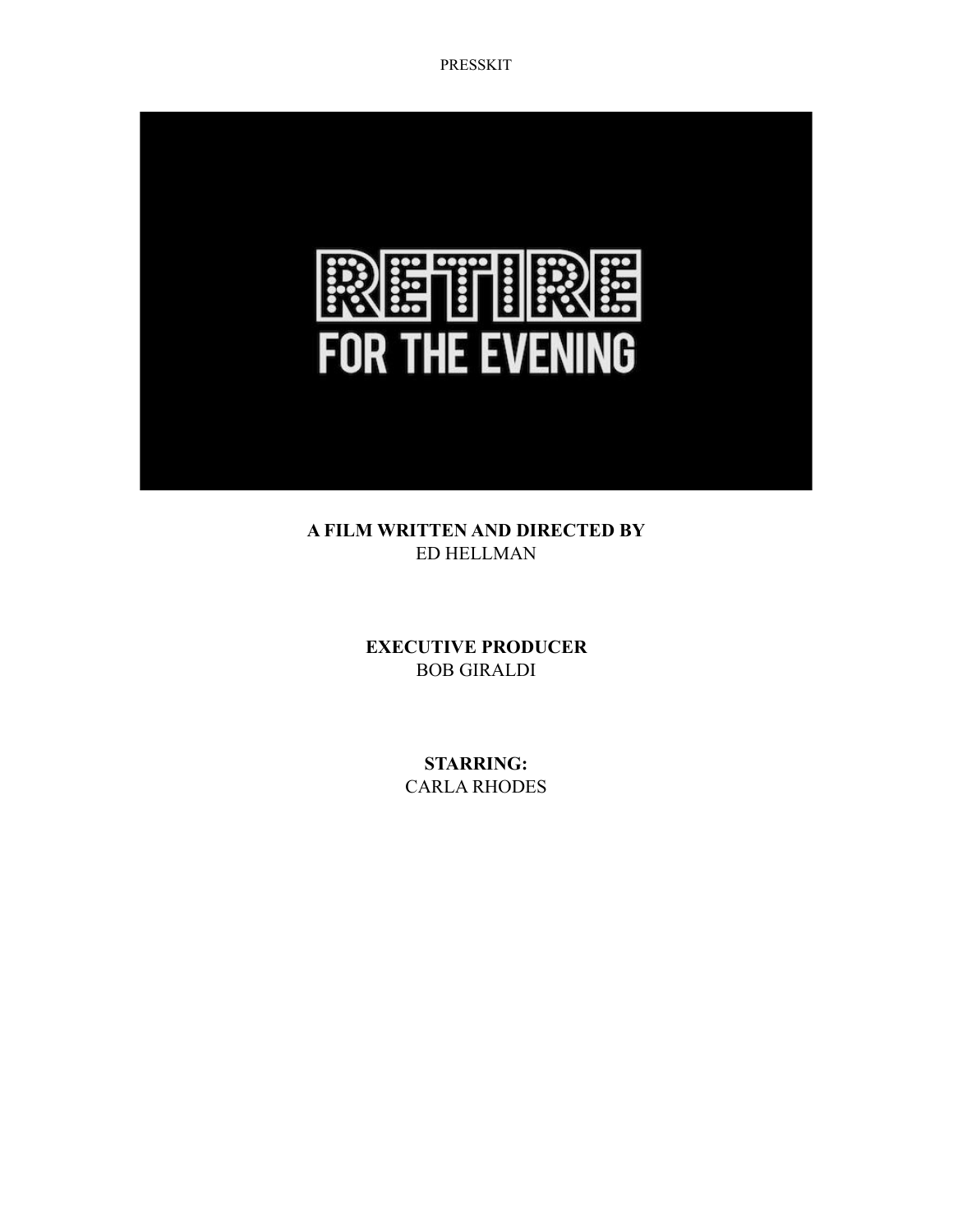## **SHORT SYNOPSIS:**

A ventriloquist's puppet attempts to continue the act after his partner dies.

## **LONG SYNOPSIS:**

In 1950, Raissa Halliday, a famous ventriloquist, teaches her shy, 10-year-old son, Eben, to express himself using a simple sock puppet.

Eben grows up to become a professional ventriloquist, though not nearly as talented nor well-received as his mother, and on New Years Eve of the year 2000, dies in his apartment, the sock puppet still on his hand.

At first unwilling to accept change, the sock puppet drags the dead body around the apartment, preparing for a final show, before ultimately realizing it can't perform on its own and returning to Eben's sock drawer.

# **ABOUT THE PRODUCTION:**

Retire for the Evening is a 10-minute live action short film that was written and directed by Ed Hellman, a graduate student at the School of Visual Arts in Bob Giraldi's MPS Live Action Short Film program. It was filmed over 4 days in New York in February, 2013.

## **AWARDS:**

Runner Up Best Picture SVA Film Fest 2013 Featured on Rockethub's blog: *http://blog.rockethub.com/post/46873764649/the-puppet-comes-to-life-short-filmcrowdfund*

## **SCREENINGS:**

SVA Film Fest 2013 DragonCon 2013 Albany Asbury Shorts Film Concert 2013 NewFilmmakers Halloween Show 2013 American Romanian Festival Film Series 2013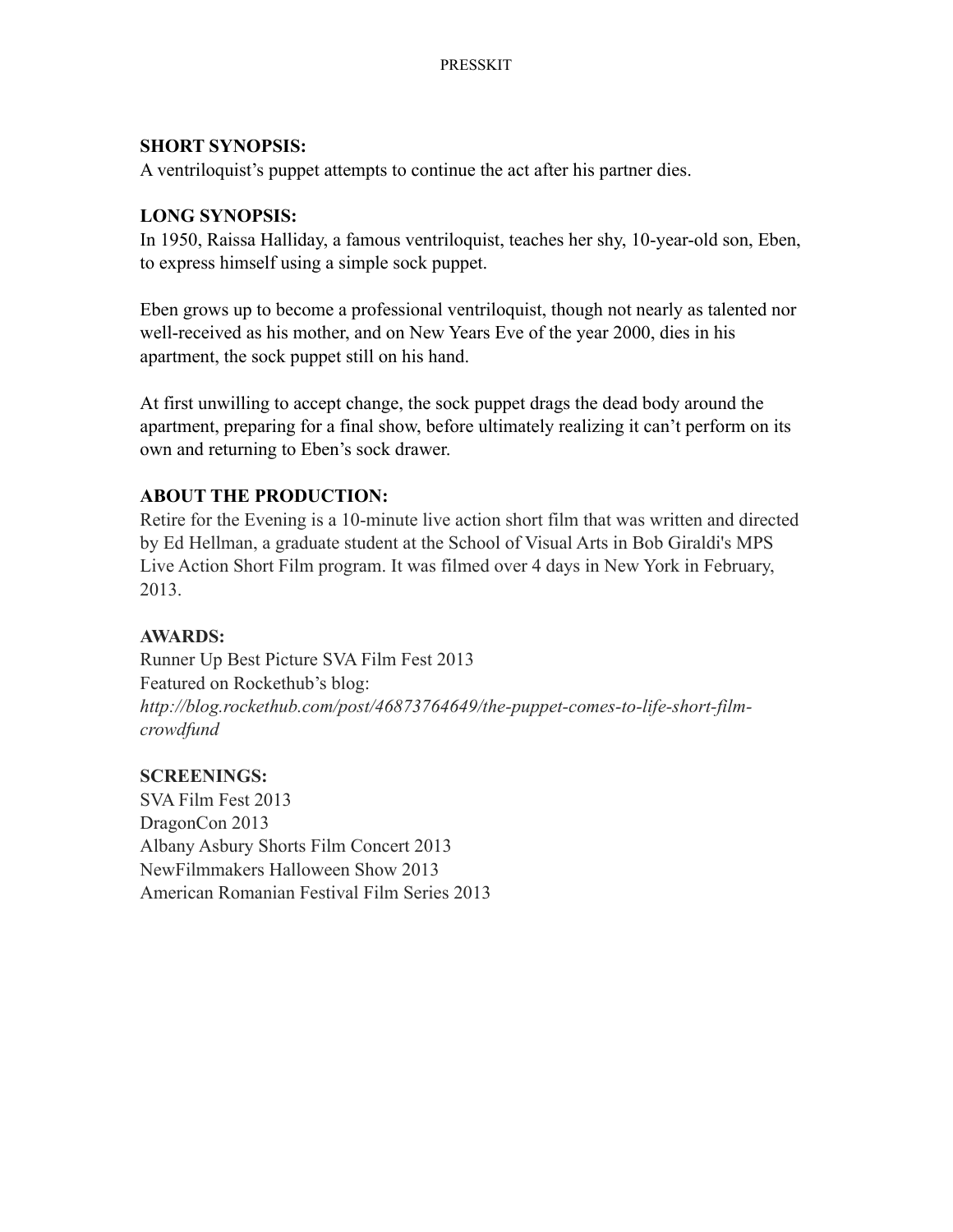#### **ACTOR BIOGRAPHY:**

### **CARLA RHODES (ACTRESS)**

Carla Rhodes is a rock n' roll ventriloquist and comedienne. Mentored by the legendary Shari Lewis, Carla has performed since her teens and appears regularly in New York City when not touring nationally. Most recently, she was honored to be a finalist in the 2012 Andy Kaufman Awards.

#### **KEY CREW:**

#### **BOB GIRALDI (Executive Producer)**

Bob Giraldi is an American [film](http://en.wikipedia.org/wiki/Film_director) and [television director](http://en.wikipedia.org/wiki/Television_director) known for directing the film [Dinner Rush](http://en.wikipedia.org/wiki/Dinner_Rush) and the [music video](http://en.wikipedia.org/wiki/Music_video) for [Michael Jackson](http://en.wikipedia.org/wiki/Michael_Jackson)'s song ["Beat It](http://en.wikipedia.org/wiki/Beat_It)." His work has garnered many accolades, including several [London International Awards,](http://www.liaawards.com/) [Cannes](http://www.canneslions.com/)  [Advertising Awards](http://www.canneslions.com/), NY International Awards, [Addy Awards,](http://en.wikipedia.org/wiki/Addy_Awards) [Chicago Film Festival](http://www.chicagofilmfestival.org/cgi-bin/WebObjects/CIFFSite.woa/wa/pages/Home)  [Awards](http://www.chicagofilmfestival.org/cgi-bin/WebObjects/CIFFSite.woa/wa/pages/Home) and hundreds of [Clio Awards.](http://en.wikipedia.org/wiki/Clio_Awards) He has also been named one of the "101 Stars Behind 100 Years of Advertising." His production company has produced and directed close to 3000 commercials, music videos and short films.

### **ED HELLMAN (Writer/Director)**

Ed Hellman hails from Baltimore, Maryland. He holds a BFA from Bard College and a MPS from the School of Visual Arts. Ed is an Apple-certified Final Cut Pro Editor and professional freelance Director and AD. He has been making films since the fourth grade, often investigating the themes of identity, gender, sight, and miscommunication. Ed won the Adolfas Mekas Award for Scriptwriting in 2006 for his 3rd feature film, "Elephant in Love" and "Retire for the Evening" won Runner-Up Best Picture at its premiere festival, the SVA Film Fest 2013. He is currently working as a freelance Director and 1st Assistant Director, while in pre-production on a web-series with Carla Rhodes. Ed lives with his wife, Andrea, and their two hairless cats in New York.

#### **KEVIN KOLACK (Producer/1st Assistant Director)**

Kevin Kolack grew up outside of Atlanta in a town with no traffic light. After getting a BS in chemistry and Buddhism from The University of Virginia, Kevin earned a Ph.D. in chemistry from Indiana University, as well as certification as a master firefighter/EMT, while also taking acting classes in NYC and Chicago. As an actor, he has been seen or heard in more than 100 films and commercials. Recent acting projects include Blue Bloods, White Collar, One Life to Live, Law & Order:SVU, and the award-winning festival darlings "Little Indiana Jones", "Mutant Aliens" and "H.R. Pukenshette." Producer and 1<sup>st</sup> AD projects include "Retire for the Evening," the satirical comedy "KFT" and the music video "I Wanna Be a Porn Star." He is married to the Rev. Diane Kolack and lives in NYC.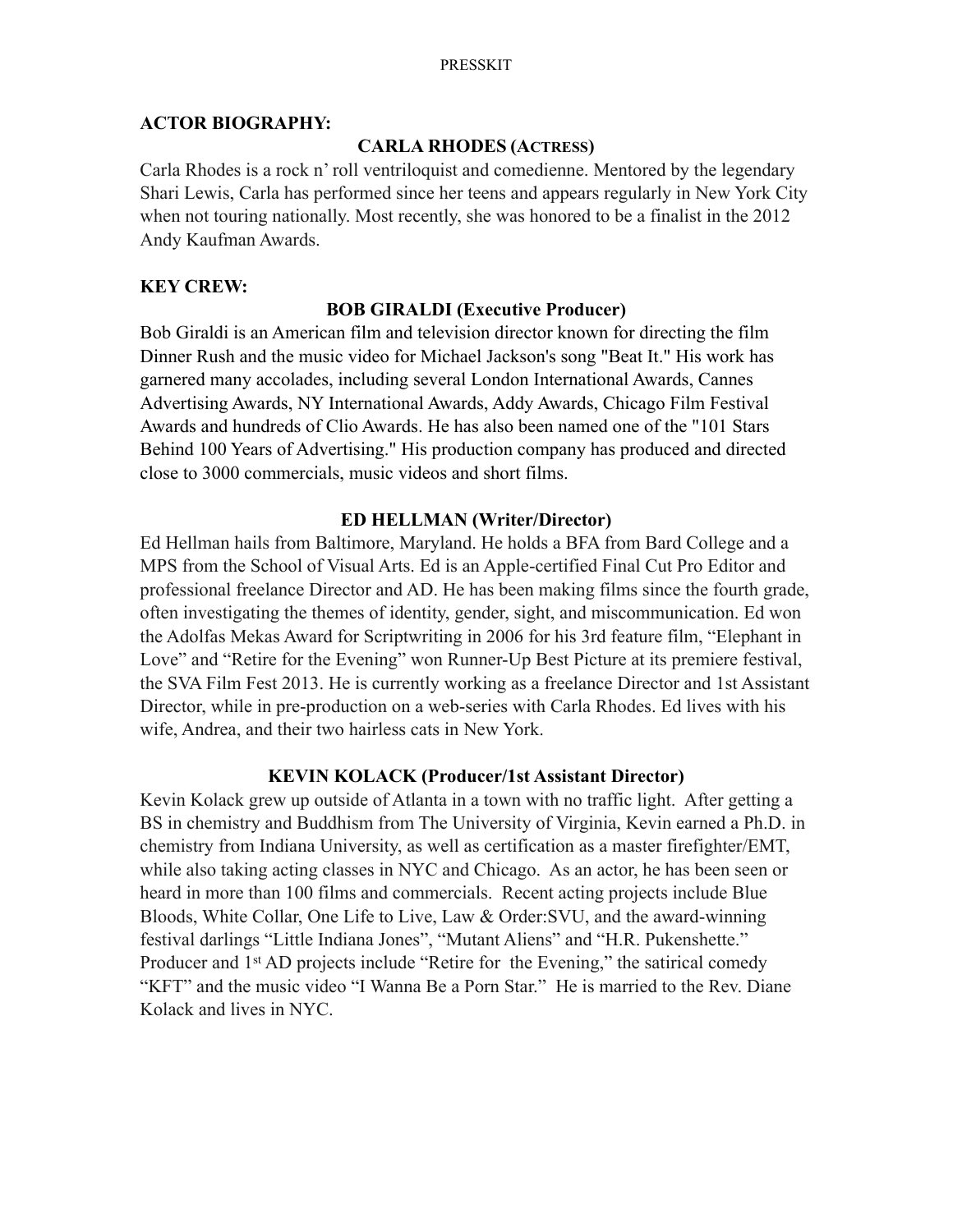#### **MICHAEL PATRICK O'LEARY (Director of Photography)**

Michael Patrick O'Leary has worked in the image making business for over a decade. Having started his career in the lighting department has given Michael a unique path as a still photographer and director of photography. The understanding of lighting is essential to creating beautiful images. Being behind the camera, shaping light, moving from still to motion and motion to stills has propelled his ability to produce efficiently, and make amazing images. Michael loves helping an idea find its visual outlet.

### **CHARLIE KANEV (Puppet Designer / Creative Consultant)**

Charlie Kanev is a New York based puppet builder and puppeteer. Charlie has been working with puppets for nearly his entire life. He is currently a puppeteer in the hit off broadway show The Adventures of Maya the Bee, some of his past credits include; creating custom puppets for the films, Retire for the Evening, Leat Klingman's Wolfy's Journey, Erin Orr and Rima Fand's Don Cristobal-Billy Clubman, and many more. Charlie has recently created his own version of Hans Christian Andersen's, The Little Mermaid.

## **GABRIELE CASSIA (Editor)**

Gabriele Cassia was born and raised in Italy and trained in London. He moved to New York four years ago and has since edited feature films, short films, documentaries and several TV shows. He has worked with a wide variety of talents, ranging from an Academy nominated director to college graduate students.

## **ANDREW STACK (Composer)**

Andrew B. Stack is a multi-instrumental musician, composer, and producer. He has spent the bulk of the last 6 years as one half of the Baltimore-based duo Wye Oak, performing across the United States and in 22 countries throughout North America, Europe, and Asia. Wye Oak's album Civilian was named the best record of 2011 by the Onion AV Club. The band's music has been featured in major TV shows and motion pictures, including AMC's The Walking Dead and Safety Not Guaranteed. Andrew currently lives in Portland, Oregon.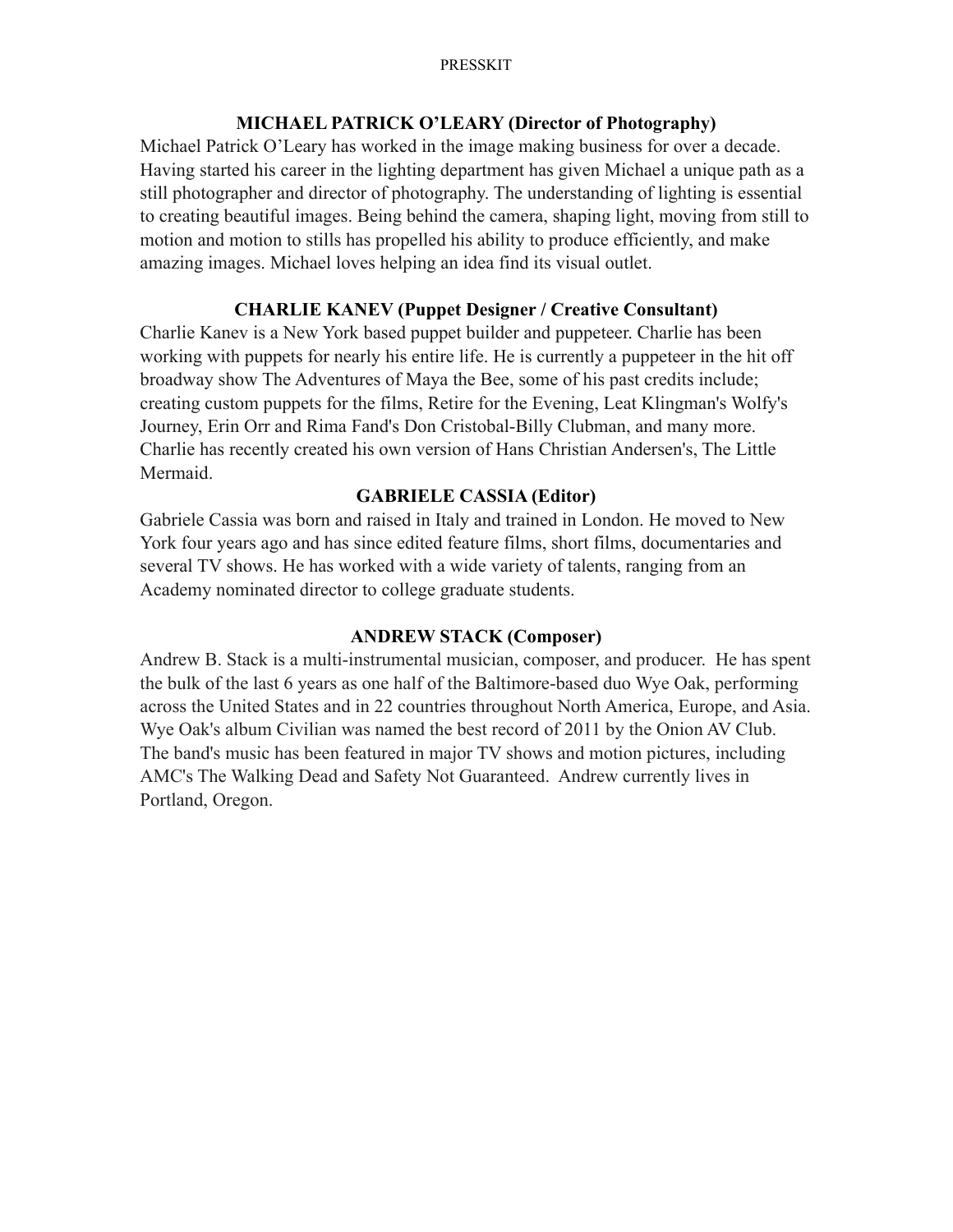#### DIRECTORS STATEMENT

Retire for the Evening explores what happens to our creations – be they human or artistic – once we are gone. The idea for the screenplay came to me when I was applying to grad school. I got to thinking about the steps one takes on the path to adulthood, and how strange it felt to not have my parents prodding me along during the application process.

This time around, I was pretty much on my own. Having recently married and turned 30, I find it harder and harder to include the word "young" before "adult" when referring to myself. I decided to use my thesis project to explore the inevitable leap a child must take into manhood.

The puppeteer in the film is a product of his mother, while the puppet is a product of its creator. Both are reflections of someone's hopes and desires, and both, at some point, are left to stand on their own.

For all the artists out there who dream of having their creations live on after they die, this movie is for you.

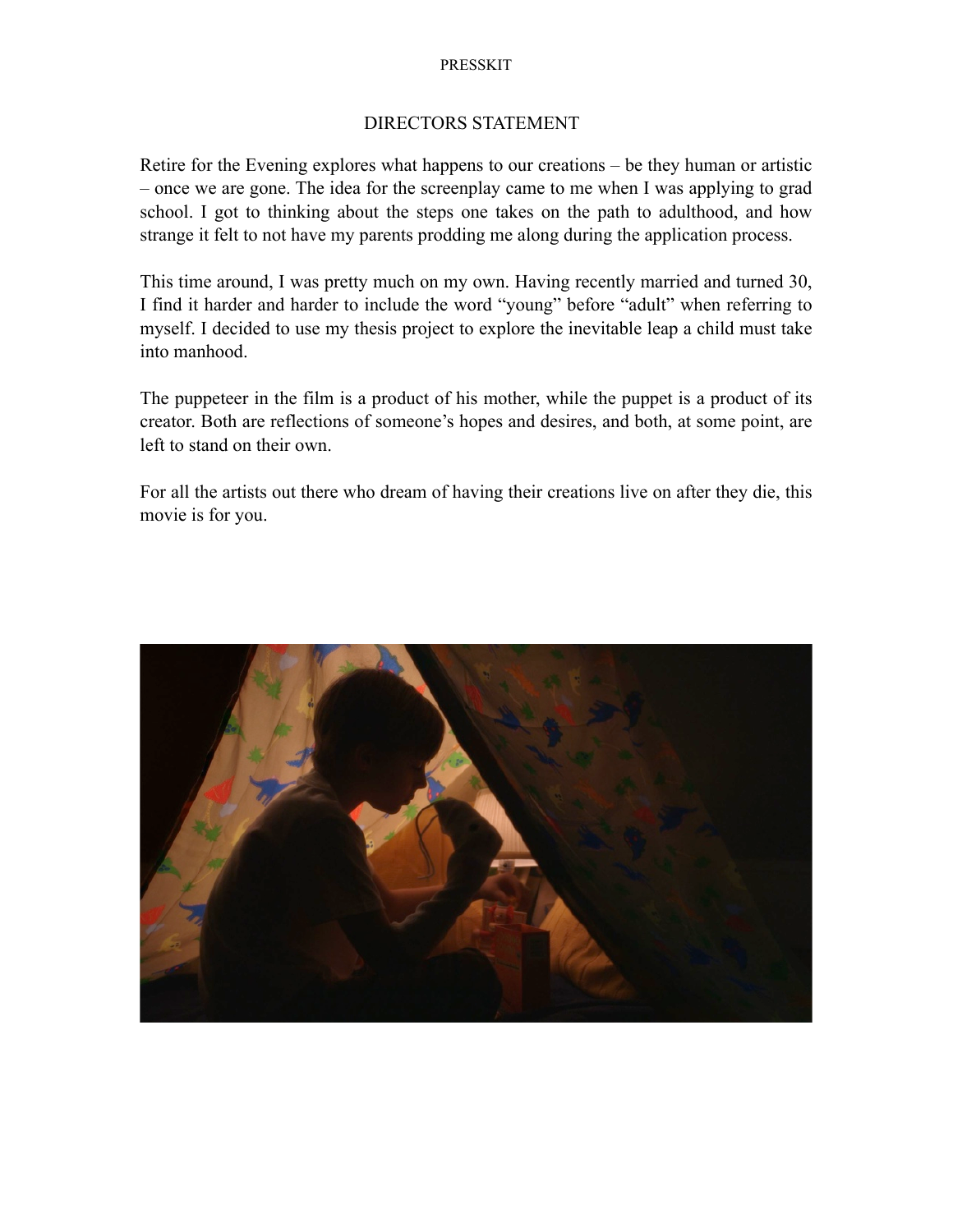